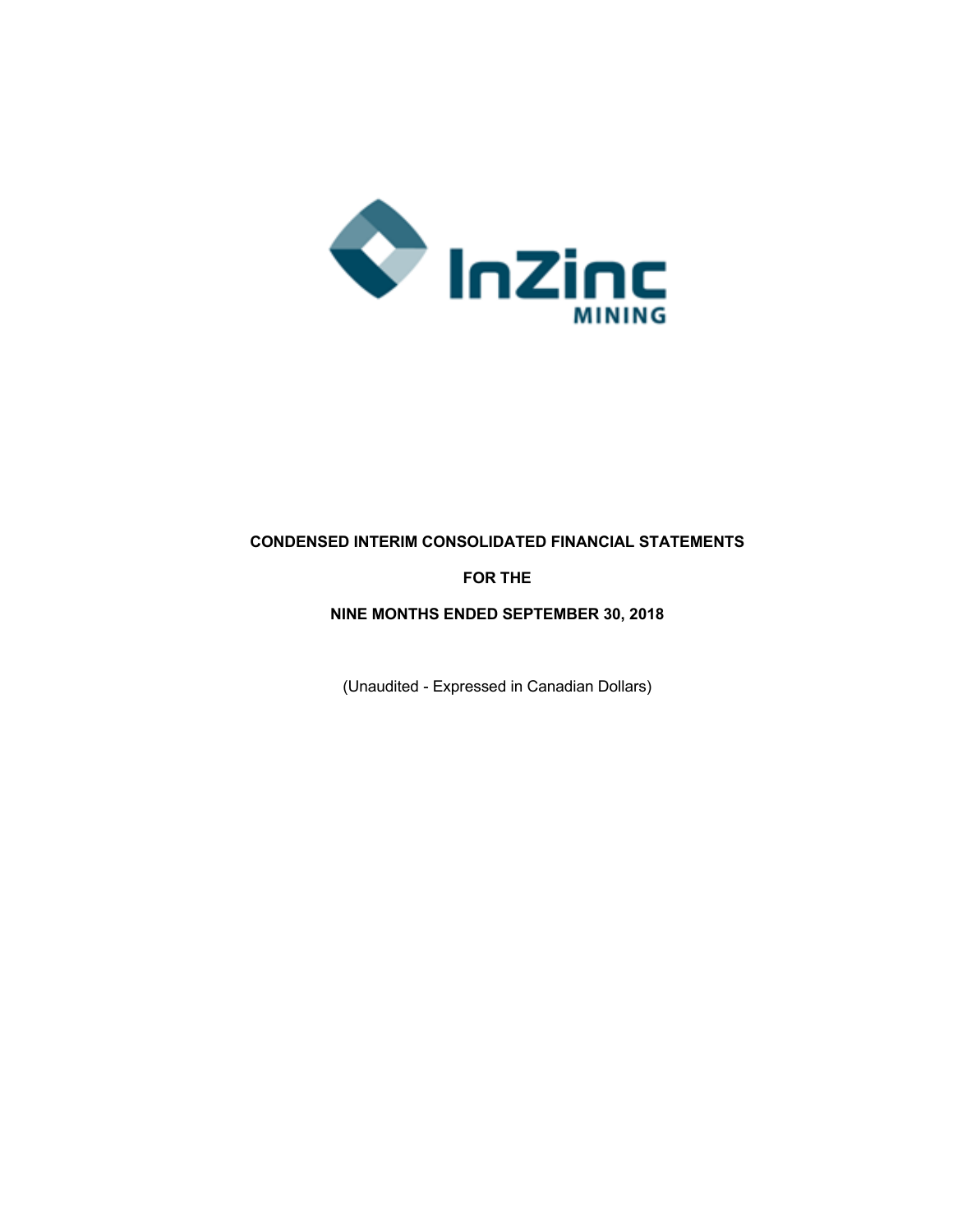## **NOTICE OF NO AUDITOR REVIEW OF CONDENSED INTERIM CONSOLIDATED FINANCIAL STATEMENTS**

Under National Instrument 51-102, Part 4, subsection 4.3(3)(a), if an auditor has not performed a review of the condensed interim consolidated financial statements, they must be accompanied by a notice indicating that an auditor has not reviewed the financial statements.

The Company's independent auditor has not performed a review of these condensed interim consolidated financial statements in accordance with standards established by the Chartered Professional Accountants of Canada for a review of interim financial statements by an entity's auditor.

The accompanying unaudited condensed interim consolidated financial statements for InZinc Mining Ltd. for the nine months ended September 30, 2018 have been prepared by and are the responsibility of the Company's management.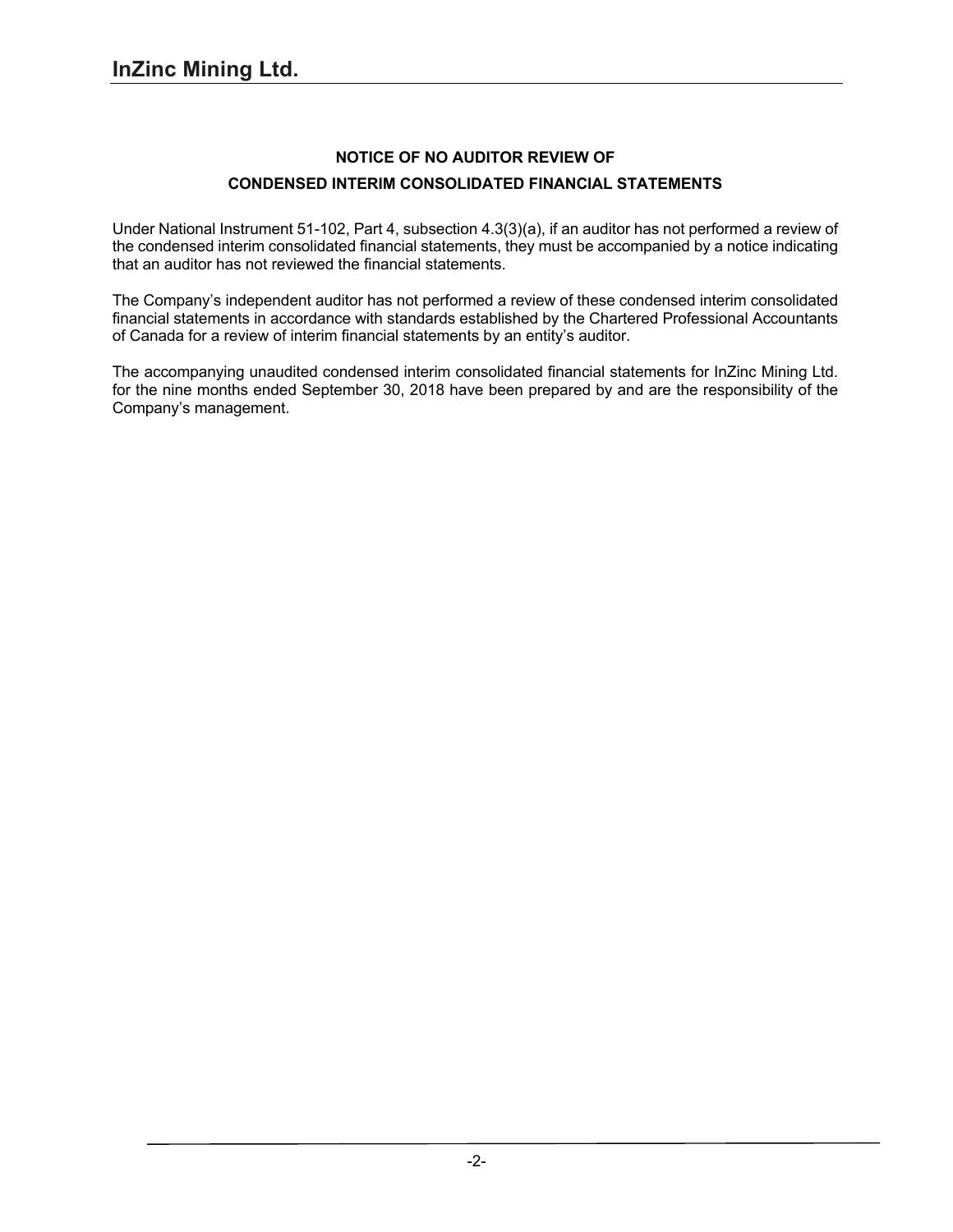|                                                   | September 30,<br>2018 | December 31,<br>2017 |
|---------------------------------------------------|-----------------------|----------------------|
| <b>ASSETS</b>                                     |                       |                      |
| Current                                           |                       |                      |
| Cash (Note 4)                                     | \$<br>910,453         | \$<br>3,483,198      |
| Receivables (Note 5)                              | 28,484                | 13,354               |
| Prepaids                                          | 14,650                | 15,800               |
| Marketable securities (Note 6)                    | 1,103                 | 1,665                |
|                                                   | 954,690               | 3,514,017            |
| Reclamation deposits (Note 7)                     | 162,318               | 119,048              |
| Exploration and evaluation assets (Note 7)        | 8,234,727             | 5,880,009            |
|                                                   | 9,351,735<br>\$       | \$<br>9,513,074      |
| <b>LIABILITIES</b><br>Current                     |                       |                      |
| Accounts payable and accrued liabilities (Note 8) | \$<br>209,923         | \$<br>187,078        |
| <b>SHAREHOLDERS' EQUITY</b>                       |                       |                      |
| Share capital (Note 9)                            | 17,348,969            | 17,323,349           |
| Reserves - share-based (Note 9)                   | 764,070               | 622,368              |
| Reserves - accumulated other comprehensive loss   | (1, 186)              | (624)                |
| <b>Deficit</b>                                    | (8,970,041)           | (8,619,097)          |
|                                                   | 9,141,812             | 9,325,996            |
|                                                   | 9,351,735             | 9,513,074<br>\$      |

#### **CONDENSED INTERIM CONSOLIDATED STATEMENTS OF FINANCIAL POSITION** (Unaudited - Expressed in Canadian Dollars)

*Nature of operations and going concern (Note 1)*

Approved on behalf of the Board:

*"Wayne Hubert" "John Murphy"*

Wayne Hubert, Director **John Murphy, Director**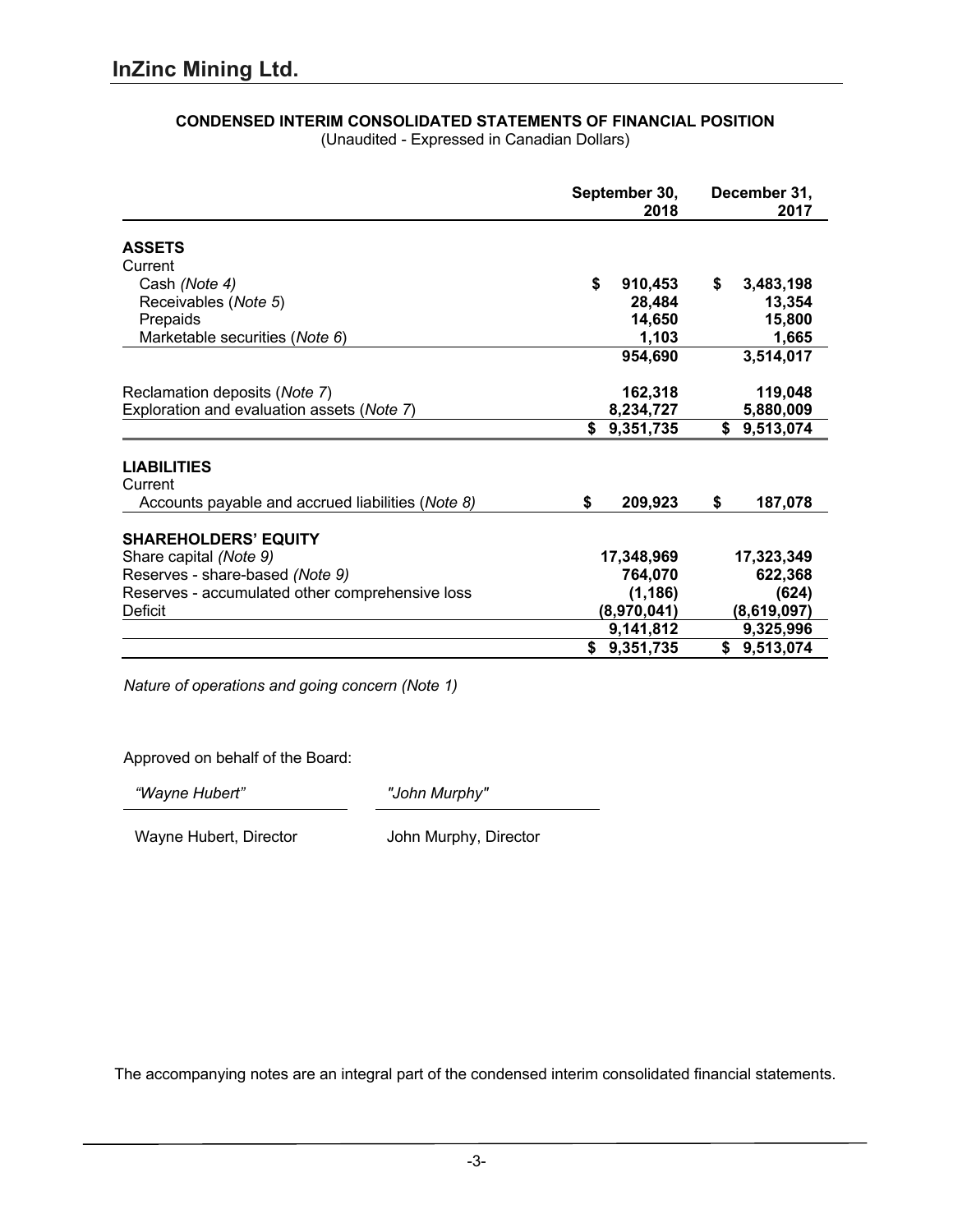# **CONDENSED INTERIM CONSOLIDATED STATEMENTS OF LOSS AND COMPREHENSIVE LOSS**

|                                                 |                  |      | For the three months ended |                  |    | For the nine months ended |
|-------------------------------------------------|------------------|------|----------------------------|------------------|----|---------------------------|
|                                                 | <b>September</b> |      | September                  | <b>September</b> |    | September                 |
|                                                 | 30, 2018         |      | 30, 2017                   | 30, 2018         |    | 30, 2017                  |
| <b>EXPENSES</b>                                 |                  |      |                            |                  |    |                           |
| Communication and investor relations            | \$<br>3,785      | - \$ | 7,951                      | \$<br>18,237     | \$ | 43,472                    |
| Filing and regulatory                           | 3,551            |      | 4,086                      | 14,920           |    | 17,739                    |
| Foreign exchange loss (gain)                    | 16,760           |      | 8,198                      | (2,081)          |    | 14,968                    |
| Office and miscellaneous (Note 10)              | 10,848           |      | 23,056                     | 70,767           |    | 67,351                    |
| Professional fees (Note 10)                     | 14,112           |      | 13,644                     | 56,978           |    | 52,009                    |
| Property investigation costs                    |                  |      |                            | 33,365           |    |                           |
| Rent (Note 10)                                  | 2,250            |      | 2,250                      | 6,750            |    | 6,750                     |
| Share-based compensation (Notes 9 and 10)       | 34,065           |      |                            | 141,702          |    | 182,036                   |
| Travel                                          | 2,715            |      |                            | 10,306           |    | 21,427                    |
|                                                 | (88,086)         |      | (59, 185)                  | (350, 944)       |    | (405,752)                 |
| Interest income                                 |                  |      | 296                        |                  |    | 1,422                     |
| Loss for the period                             | (88,086)         |      | (58, 889)                  | (350, 944)       |    | (404, 330)                |
| Unrealized gain (loss) on marketable securities | (958)            |      | 145                        | (562)            |    | (209)                     |
| Loss and comprehensive loss for the period      | \$<br>(89, 044)  | \$   | (58, 744)                  | \$<br>(351, 506) | S  | (404, 539)                |
| Basic and diluted loss per common share         | \$<br>(0.00)     | \$   | (0.00)                     | \$<br>(0.00)     | \$ | (0.01)                    |
| Weighted average shares outstanding             | 108,885,419      |      | 73,355,419                 | 108,830,474      |    | 73,166,368                |

(Unaudited - Expressed in Canadian Dollars)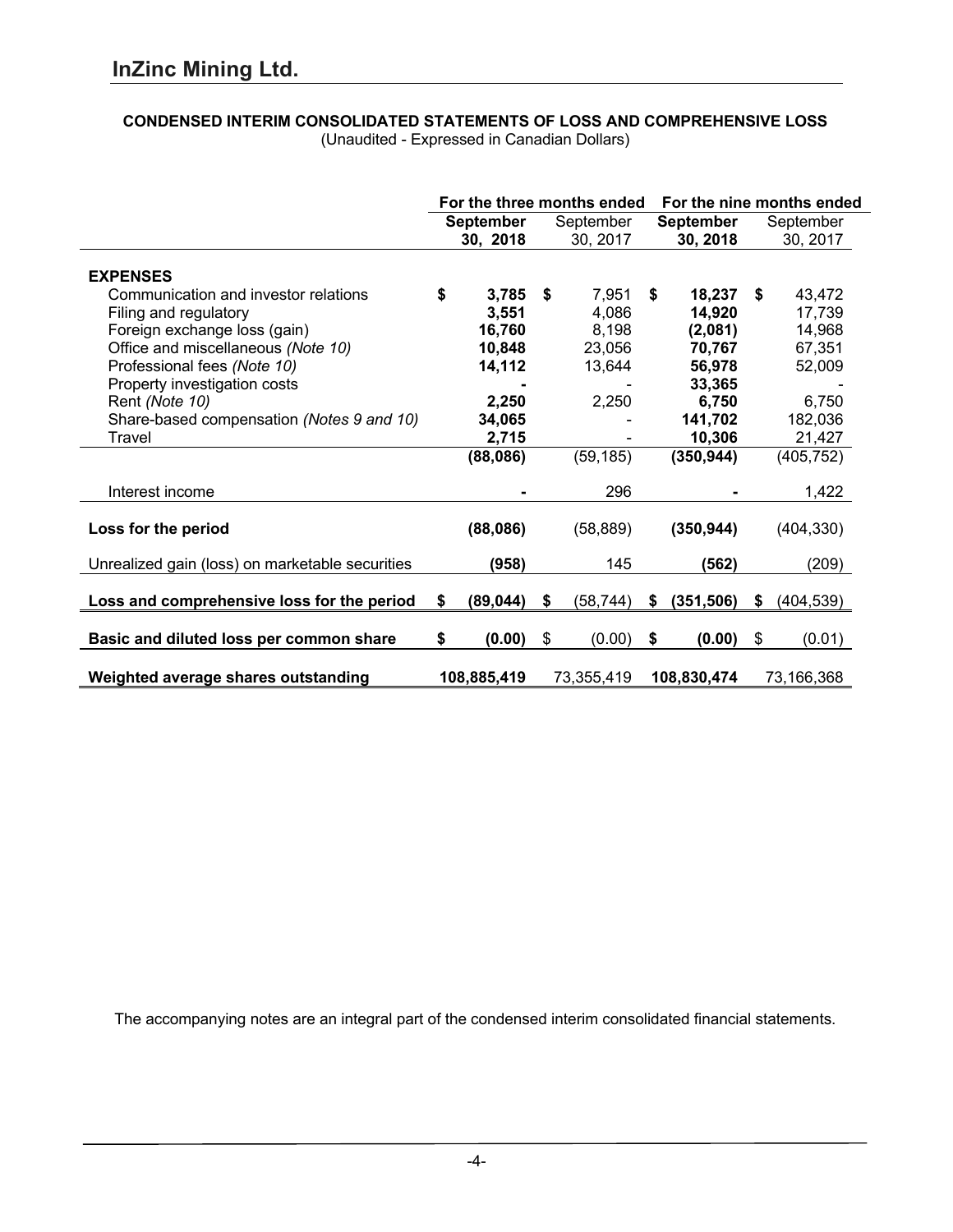## **CONDENSED INTERIM CONSOLIDATED STATEMENTS OF CHANGES IN SHAREHOLDERS'**

**EQUITY**

(Unaudited - Expressed in Canadian Dollars)

|                                   |               |                |                 | <b>Reserves -</b><br><b>Accumulated</b> |                  |             |
|-----------------------------------|---------------|----------------|-----------------|-----------------------------------------|------------------|-------------|
|                                   |               |                | <b>Reserves</b> | <b>Other</b>                            |                  |             |
|                                   | <b>Shares</b> | <b>Share</b>   | - Share-        | Comprehensive                           |                  |             |
|                                   | <b>Issued</b> | <b>Capital</b> | based           | Loss                                    | <b>Deficit</b>   | Total       |
| <b>Balance December 31, 2016</b>  | 72,655,419    | \$14,033,941   | \$374,353       | \$<br>(415)                             | \$ (8, 126, 512) | \$6,281,367 |
| Shares issued for exploration     |               |                |                 |                                         |                  |             |
| and evaluation assets             | 200,000       | 48,000         |                 |                                         |                  | 48,000      |
| Options exercised                 | 500,000       | 90,000         | (40,000)        |                                         |                  | 50,000      |
| Share-based compensation          |               |                | 182,036         |                                         |                  | 182,036     |
| Unrealized loss on                |               |                |                 |                                         |                  |             |
| marketable securities             |               |                |                 | (209)                                   |                  | (209)       |
| Loss for the period               |               |                |                 |                                         | (404, 330)       | (404, 330)  |
| <b>Balance September 30, 2017</b> | 73,355,419    | \$14,171,941   | \$516,389       | \$<br>(624)                             | \$ (8,530,842)   | \$6,156,864 |
|                                   |               |                |                 |                                         |                  |             |
| <b>Balance December 31, 2017</b>  | 108,685,419   | \$17,323,349   | \$622,368       | \$<br>(624)                             | \$ (8,619,097)   | \$9,325,996 |
| Shares issued for exploration     |               |                |                 |                                         |                  |             |
| and evaluation assets             | 200,000       | 29,000         |                 |                                         |                  | 29,000      |
| Share issue costs                 |               | (3,380)        |                 |                                         |                  | (3,380)     |
| Share-based compensation          |               |                | 141,702         |                                         |                  | 141,702     |
| Unrealized loss on                |               |                |                 |                                         |                  |             |
| marketable securities             |               |                |                 | (562)                                   |                  | (562)       |
| Loss for the period               |               |                |                 |                                         | (350,944)        | (350,944)   |
| <b>Balance September 30, 2018</b> | 108,885,419   | \$17,348,969   | \$764,070       | \$<br>(1, 186)                          | \$ (8,970,041)   | \$9,141,812 |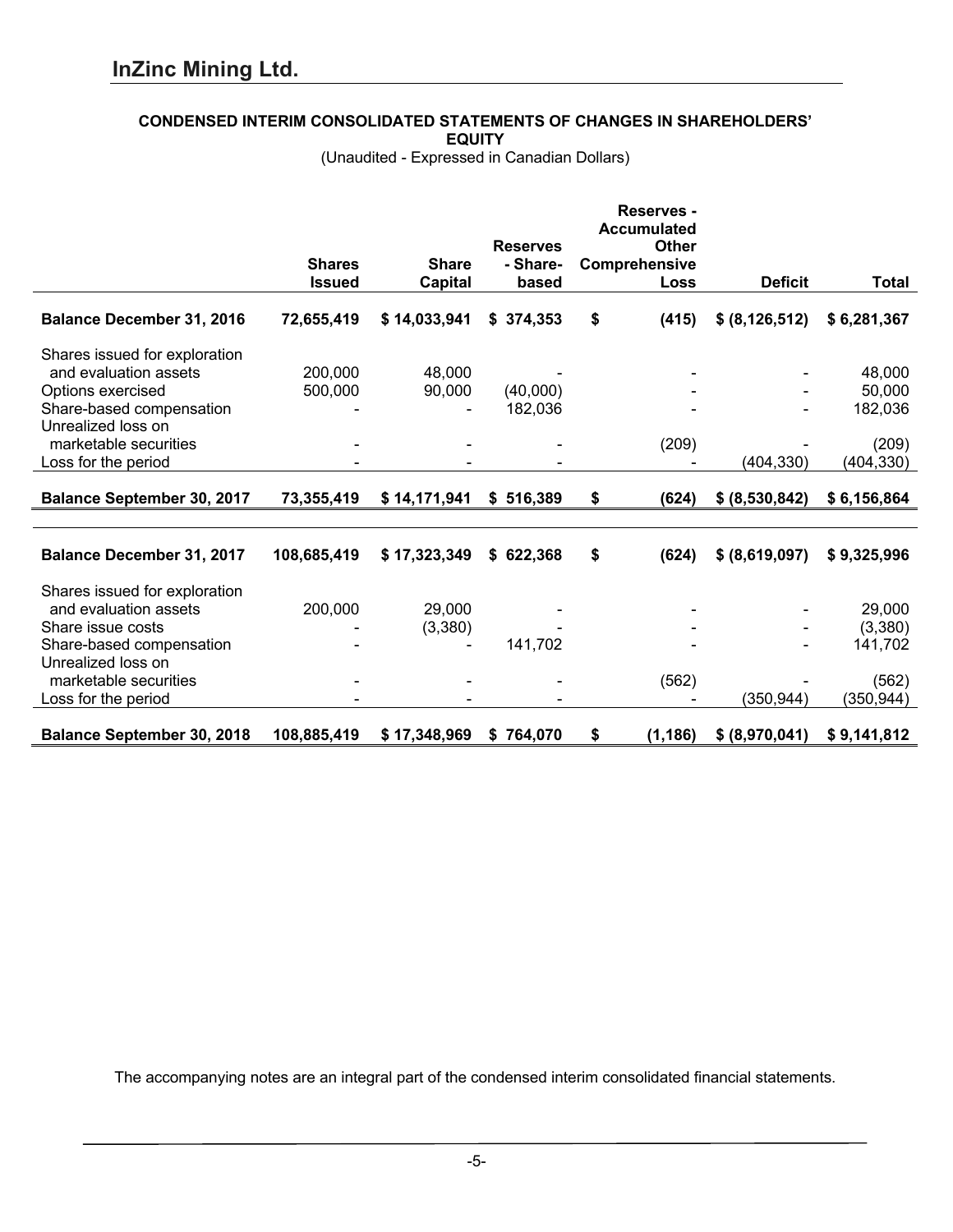## **CONDENSED INTERIM CONSOLIDATED STATEMENTS OF CASH FLOWS**

(Unaudited - Expressed in Canadian Dollars)

|                                                 | For the nine months ended |                           |    |                    |  |  |
|-------------------------------------------------|---------------------------|---------------------------|----|--------------------|--|--|
|                                                 |                           | <b>September 30, 2018</b> |    | September 30, 2017 |  |  |
| <b>OPERATING ACTIVITIES</b>                     |                           |                           |    |                    |  |  |
| Loss for the period                             | \$                        | (350, 944)                | \$ | (404, 330)         |  |  |
| Items not involving cash:                       |                           |                           |    |                    |  |  |
| Share-based compensation                        |                           | 141,702                   |    | 182,036            |  |  |
| Unrealized foreign exchange loss (gain) on      |                           |                           |    |                    |  |  |
| reclamation deposit                             |                           | (3,270)                   |    | 9,121              |  |  |
| Change in operating assets and liabilities:     |                           |                           |    |                    |  |  |
| Decrease (increase) in receivables              |                           | (15, 130)                 |    | 30,678             |  |  |
| Decrease in prepaids                            |                           | 1,150                     |    | 913                |  |  |
| Increase in accounts payable and                |                           |                           |    |                    |  |  |
| accrued liabilities                             |                           | (161, 680)                |    | (24, 508)          |  |  |
| <b>Cash used in operating activities</b>        |                           | (388, 172)                |    | (206,090)          |  |  |
|                                                 |                           |                           |    |                    |  |  |
| <b>FINANCING ACTIVITIES</b>                     |                           |                           |    |                    |  |  |
| Proceeds from option exercise                   |                           |                           |    | 50,000             |  |  |
| Share issue costs                               |                           | (3, 380)                  |    |                    |  |  |
| Cash provided by (used in) financing activities |                           | (3, 380)                  |    | 50,000             |  |  |
| <b>INVESTING ACTIVITIES</b>                     |                           |                           |    |                    |  |  |
| Exploration and evaluation assets               |                           | (2, 141, 193)             |    | (148, 016)         |  |  |
| Reclamation deposits                            |                           | (40,000)                  |    |                    |  |  |
| Cash used in investing activities               |                           | (2, 181, 193)             |    | (148, 016)         |  |  |
|                                                 |                           |                           |    |                    |  |  |
| Change in cash during the period                |                           | (2,572,745)               |    | (304, 106)         |  |  |
|                                                 |                           |                           |    |                    |  |  |
| Cash, beginning of period                       |                           | 3,483,198                 |    | 482,729            |  |  |
| Cash, end of period                             | S                         | 910,453                   | \$ | 178,623            |  |  |
|                                                 |                           |                           |    |                    |  |  |

*Supplemental disclosure with respect to cash flows (Note 11)*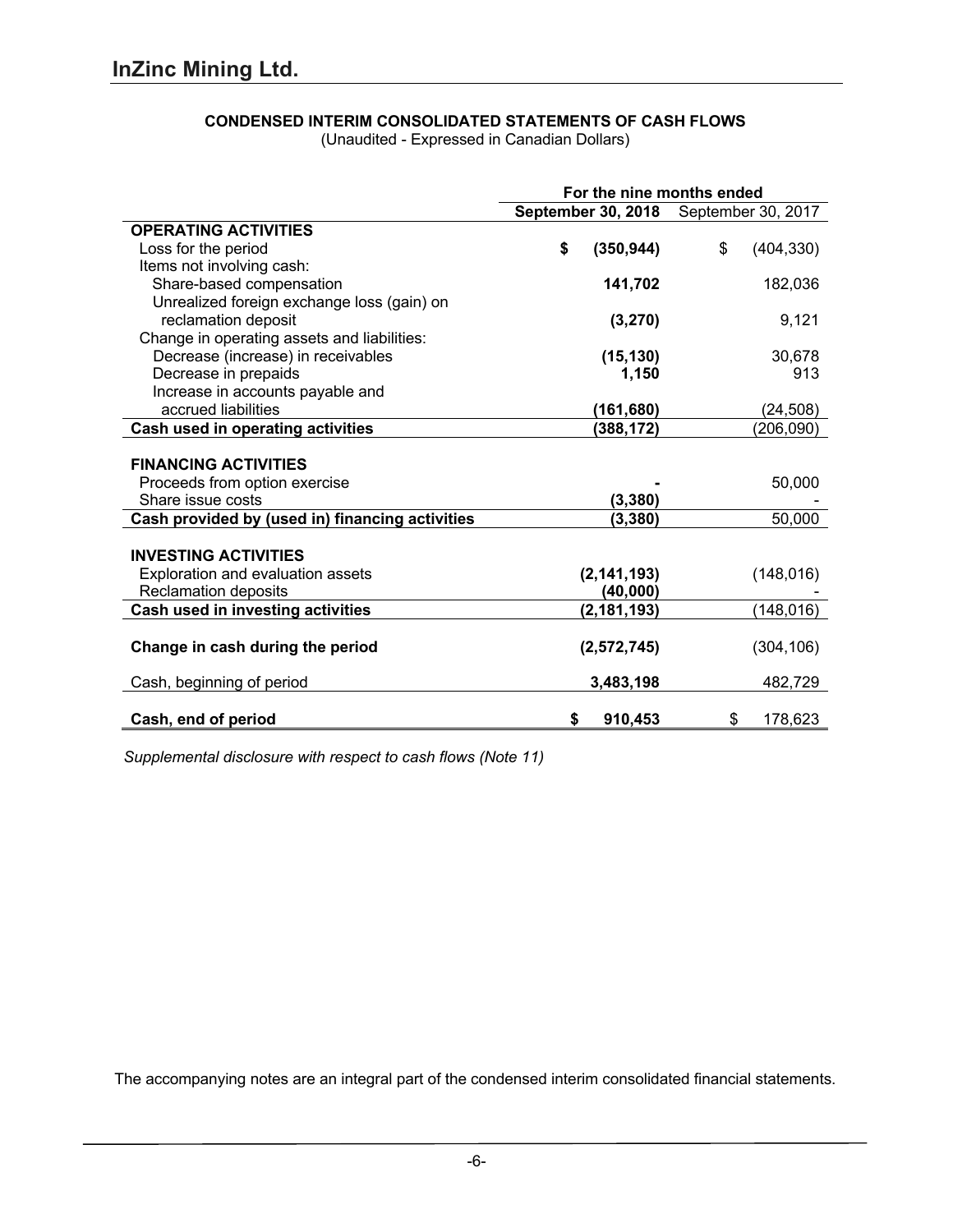## **1. NATURE OF OPERATIONS AND GOING CONCERN**

InZinc Mining Ltd. (the "Company") was incorporated on October 24, 1997 under the laws of British Columbia and was continued under the Canada Business Corporations Act in June 2002. The Company's head office is at 912 - 1112 West Pender Street, P.O. Box 48268, Station Bentall Centre, Vancouver, BC, V7X 1A2. The Company's registered and records office is at Suite 2300, Bentall 5, 550 Burrard Street, Box 30, Vancouver, BC, V6C 2B5. The Company is listed on the TSX Venture Exchange ("TSX-V") under the trading symbol IZN.

The Company's principal business activities include the acquisition and exploration of mineral exploration and evaluation assets in the United States and Canada. The Company has not yet determined whether its exploration and evaluation assets contain ore reserves that are economically recoverable. The recoverability of the amounts shown for exploration and evaluation assets are dependent upon the existence of economically recoverable reserves, the ability of the Company to obtain necessary financing to complete the development of those reserves and upon future profitable production. To date, the Company has not earned any revenues and is considered to be in the exploration stage.

These condensed interim consolidated financial statements have been prepared assuming the Company will continue on a going-concern basis. The Company has incurred losses since its inception and the ability of the Company to continue as a going-concern depends upon its ability to raise adequate financing and to develop profitable operations. These condensed interim consolidated financial statements do not include adjustments to amounts and classifications of assets and liabilities that might be necessary should the Company be unable to continue operations.

The continuance of the Company's operations is dependent on obtaining sufficient additional financing in order to realize the recoverability of the Company's investments in exploration and evaluation assets which is dependent upon the existence of economically recoverable reserves and market prices for the underlying minerals. Management closely monitors metal commodity prices, individual equity movements and the stock market to determine the appropriate course of action to be taken by the Company if favourable or adverse market conditions occur. Management estimates it has sufficient funds to operate for the upcoming twelve months.

## **2. BASIS OF PRESENTATION**

#### **Statement of compliance**

These condensed interim consolidated financial statements, including comparatives, have been prepared in accordance with IAS 34, Interim Financial Reporting, as issued by the International Accounting Standards Board ("IASB") and the interpretations of the IFRS Interpretations committee ("IFRIC"s). They do not include all disclosures required by International Financial Reporting Standards ("IFRS") for annual financial statements, and, therefore, should be read in conjunction with the Company's audited consolidated financial statements for the year ended December 31, 2017, prepared in accordance with IFRS as issued by the IASB.

These condensed interim consolidated financial statements were authorized for issue by the Audit Committee and Board of Directors on November 29, 2018.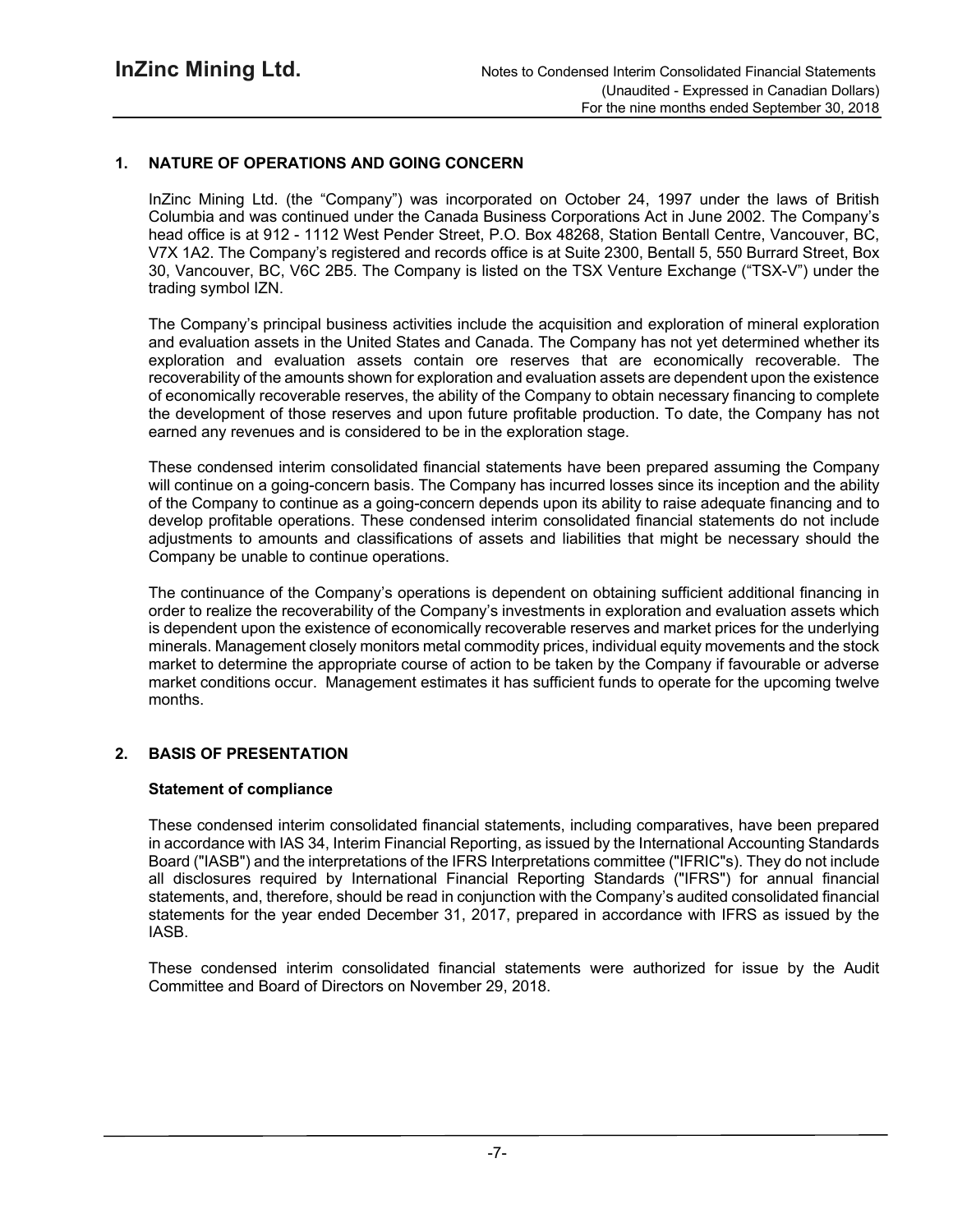## **2. BASIS OF PRESENTATION (continued)**

## **Basis of presentation**

These condensed interim consolidated financial statements have been prepared on a historical cost basis except for certain non-current assets and financial instruments, which are measured at fair value. In addition, these condensed interim consolidated financial statements have been prepared using the accrual basis of accounting, except for cash flow information.

#### **Functional and presentation currency**

These condensed interim consolidated financial statements are presented in Canadian dollars, unless otherwise noted, which is the functional currency of the parent and of its subsidiary.

#### **Basis of consolidation**

These condensed interim consolidated financial statements of the Company include the accounts of the Company and its wholly-owned subsidiary, N.P.R. (US) Inc., a Nevada corporation, the principal activity of which is exploration in the United States. Control exists when the Company has the power, directly or indirectly, to govern the financial and operating policies of an entity so as to obtain benefits from its activities. All inter-company transactions and balances have been eliminated upon consolidation.

#### **Significant estimates**

The preparation of these condensed interim consolidated financial statements in conformity with IFRS requires management to make certain estimates, judgments and assumptions that affect the reported amounts of assets and liabilities at the date of the consolidated financial statements and the reported expenses during the period.

Although management uses historical experience and its best knowledge of the amount, events or actions to form the basis for judgments and estimates, actual results may differ from these estimates.

Estimates are made when applying accounting policies. The critical estimates that have the most significant effects on the amounts recognized in the consolidated financial statements are as follows:

#### Economic recoverability and probability of future economic benefits of exploration and evaluation assets

Management has determined that exploration, evaluation, and related costs incurred which were capitalized may have future economic benefits and may be economically recoverable. Management uses several criteria in its assessments of economic recoverability and probability of future economic benefits including, geologic and other technical information, a history of conversion of mineral deposits with similar characteristics to its own properties to proven and probable mineral reserves, the quality and capacity of existing infrastructure facilities, evaluation of permitting and environmental issues and local support for the project.

#### Valuation of share-based compensation

The Company uses the Black-Scholes Option Pricing Model for valuation of share-based compensation. Option pricing models require the input of subjective assumptions including expected price volatility, interest rate, and forfeiture rate. Changes in the input assumptions can materially affect the fair value estimate and the Company's earnings and equity reserves.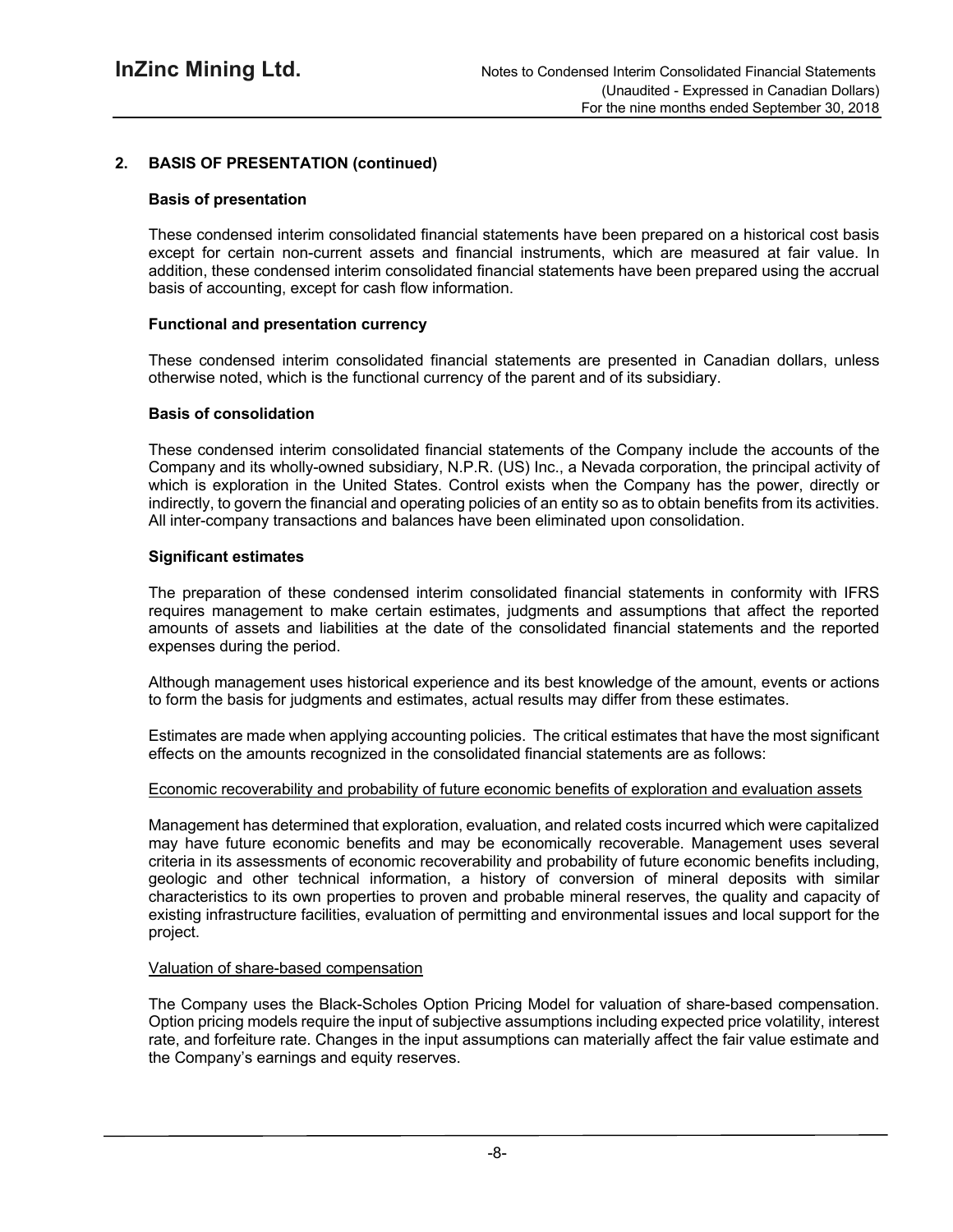## **2. BASIS OF PRESENTATION (continued)**

## **Significant estimates (continued)**

#### Income taxes

In assessing the probability of realizing deferred tax assets, management makes estimates related to expectation of future taxable income, applicable tax opportunities, expected timing of reversals of existing temporary differences and the likelihood that tax positions taken will be sustained upon examination by applicable tax authorities. In making its assessments, management gives additional weight to positive and negative evidence that can be objectively verified.

## **Significant judgement**

Information about critical judgments in applying accounting policies that have the most significant effect on the amounts recognized in these consolidated financial statements are, but are not limited to, as follows:

#### Determination of functional currency

The Company determines the functional currency through an analysis of several indicators such as expenses and cash flow, financing activities, retention of operating cash flows, and frequency of transactions with the reporting entity.

## **3. SIGNIFICANT ACCOUNTING POLICIES**

There have been no significant changes to the Company's significant accounting policies from those disclosed in the consolidated financial statements for the year ended December 31, 2017, except as noted below.

#### **New accounting policies adopted**

#### IFRS 9, "Financial Instruments"

Effective January 1, 2018, the Company retrospectively adopted IFRS 9, "Financial Instruments". IFRS 9 sets out requirements for recognizing and measuring financial assets, financial liabilities and some contracts to buy or sell non-financial items. This standard replaces IAS 39, "Financial Instruments: Recognition and Measurement". Prior periods were not restated and there was no material impact to the Company's condensed interim consolidated financial statements as a result of transitioning to IFRS 9.

The adoption of IFRS 9 has not had a significant effect on the Company's accounting policies related to financial liabilities and financial assets. The impact of IFRS 9 on the classification and measurement of financial assets and financial liabilities is set out below.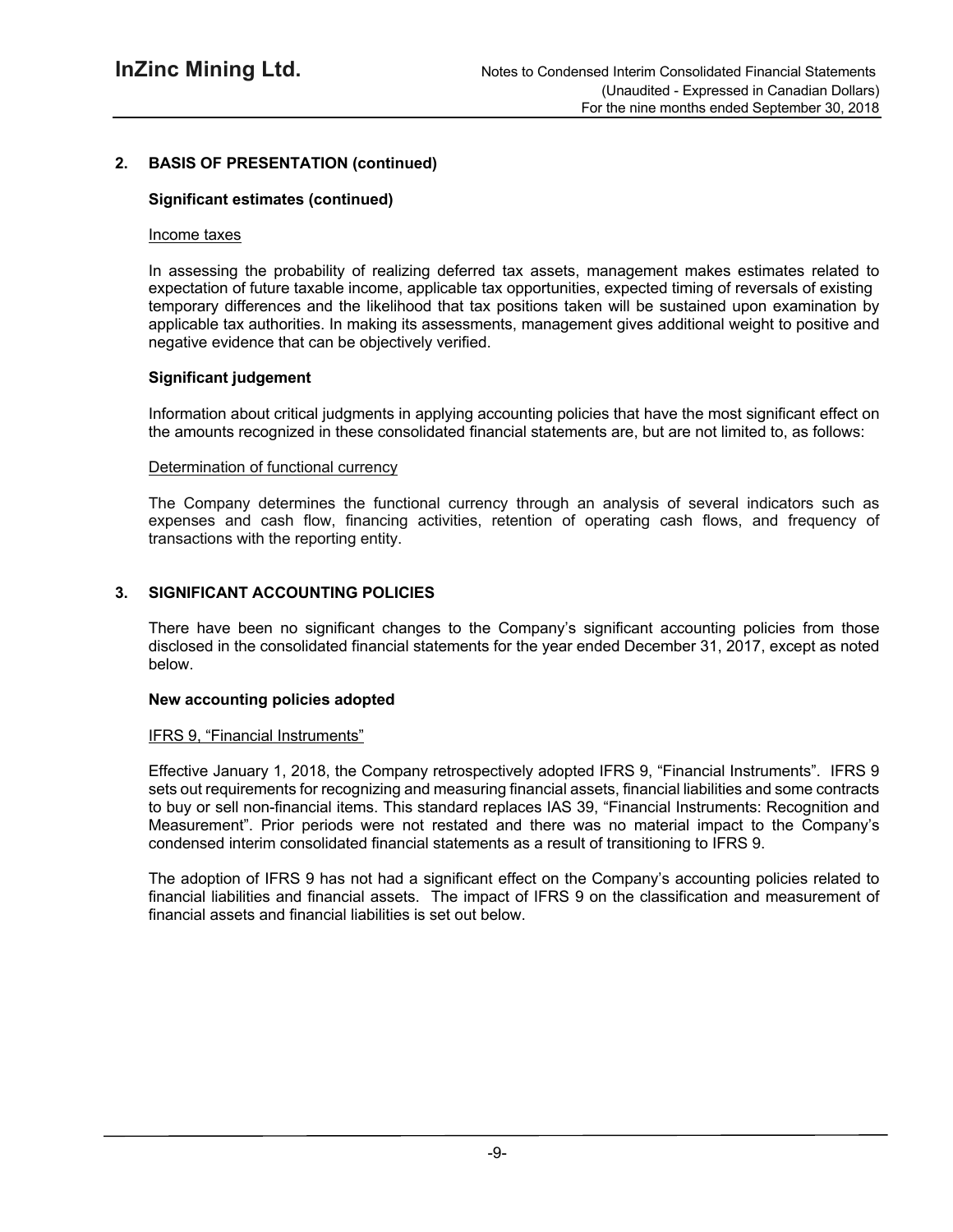## **3. SIGNIFICANT ACCOUNTING POLICIES (continued)**

## **New accounting policies adopted (continued)**

## IFRS 9, "Financial Instruments" (continued)

## *Classification and measurement of financial assets and liabilities*

Under IFRS 9, financial assets, on initial recognition, are recognized at fair value and subsequently classified and measured at: amortized cost; fair value through other comprehensive income ("FVOCI") or fair value through profit or loss ("FVTPL"). IFRS 9 eliminates the previous IAS 39 categories for financial assets of held to maturity, loans and receivables and available for sale. The classification of financial assets depends on the purpose for which the financial assets were acquired. The Company's financial assets which consist of cash, receivables, advances, and reclamation deposit are classified as amortized cost. Financial assets are classified as current assets or non-current assets based on their maturity date. Cash has changed classification from FVTPL to amortized cost. The carrying value is equal to its fair value given the short-term nature of the asset, therefore, there is no change in the carrying value as a result of the change in classification. Marketable securities are classified as FVOCI.

Most of the requirements in IAS 39 for classification and measurement of financial liabilities were carried forward in IFRS 9, and, as such, the Company's accounting policy with respect to financial liabilities is substantially unchanged. The Company's financial liabilities which consist of accounts payable and accrued liabilities are classified as amortized cost.

#### *Impairment of financial assets*

An expected credit loss ("ECL") model applies to financial assets measured at amortized cost, contract assets and debt investments at FVOCI, but not to investments in equity instruments. The ECL model requires a loss allowance to be recognized based on expected credit losses. The estimated present value of future cash flows associated with the asset is determined and an impairment loss is recognized for the difference between this amount and the carrying amount as follows: the carrying amount of the asset is reduced to estimated present value of the future cash flows associated with the asset, discounted at the financial asset's original effective interest rate, either directly or through the use of an allowance account and the resulting loss is recognized in the statement of income (loss) for the period. In a subsequent period, if the amount of the impairment loss related to financial assets measured at amortized cost decreases, the previously recognized impairment loss is reversed through the statement of income (loss) to the extent that the carrying amount of the investment at the date the impairment is reversed does not exceed what the amortized cost would have been had the impairment not been recognized.

The Company's financial assets measured at amortized cost are subject to the ECL model. The adoption of the ECL impairment model had a negligible impact on the carrying amounts of the Company's financial assets given the nature of the items and that receivables are substantially all current and there is a minimal level of default.

## IFRS 15, "Revenue from Contracts with Customers"

IFRS 15 establishes principles that an entity shall apply to report useful information to users of financial statements about the nature, amount, timing and uncertainty of revenue and cash flows arising from a contract with a customer. There was no impact on the condensed interim consolidated financial statements as a result of adopting this standard.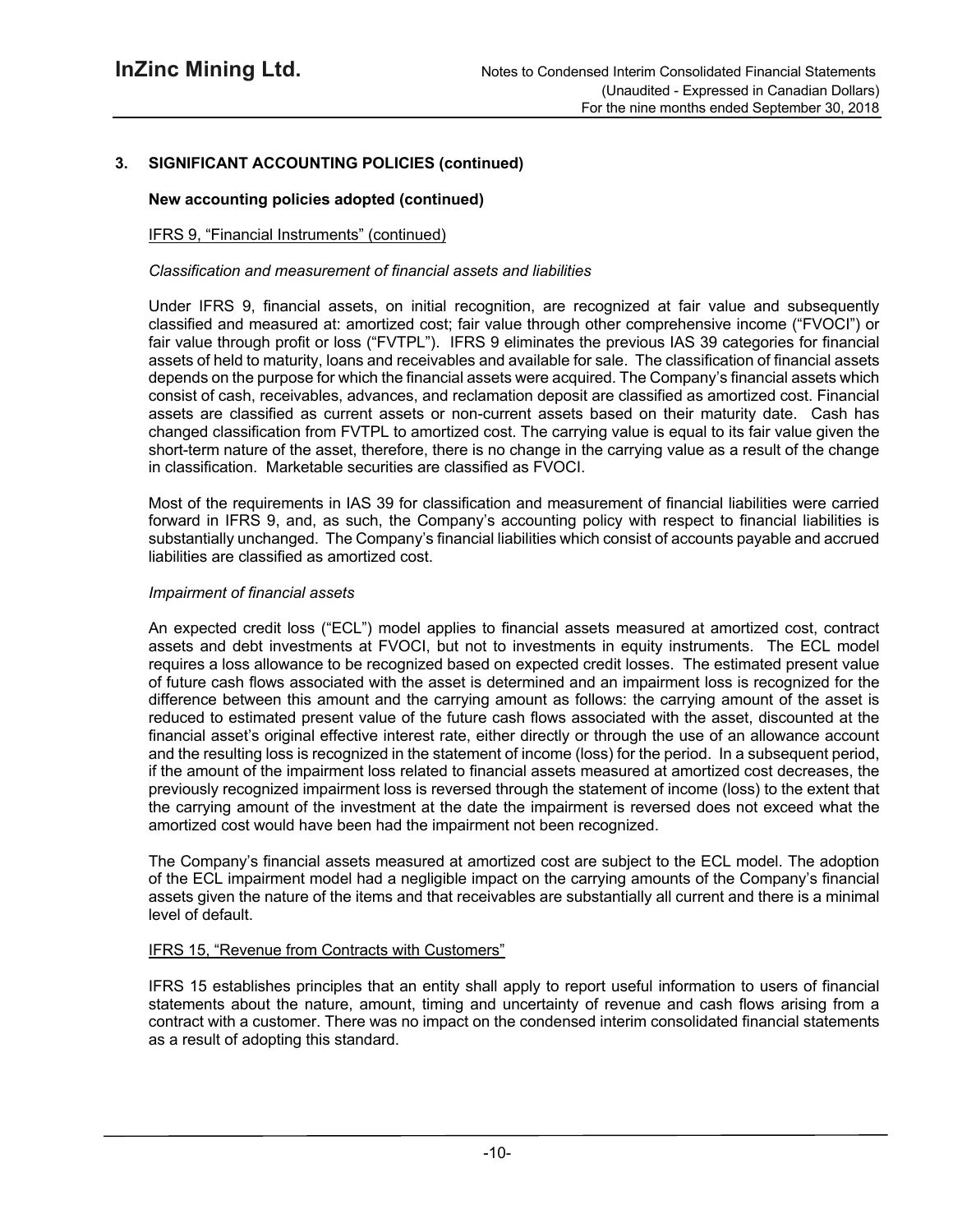## **3. SIGNIFICANT ACCOUNTING POLICIES (continued)**

#### **New and amended IFRS pronouncements**

The following new standards, amendments to standards and interpretations applicable to the Company are not yet effective and have not been applied in preparing these condensed interim consolidated financial statements.

#### IFRS 16, "Leases"

IFRS 16, "Leases" replaces IAS 17, "Leases". The new standard requires lessees to recognize a lease liability reflecting future lease payments and a "right-of-use asset" for virtually all lease contracts, and to record it on the statement of financial position, except with respect to lease contracts that meet limited exception criteria. The standard is effective for annual periods beginning on or after January 1, 2019, with earlier application permitted. The Company does not intend to early adopt IFRS 16.

## **4. CASH**

Cash is comprised as follows:

|                                         | <b>September 30, 2018</b> | <b>December 31, 2017</b> |
|-----------------------------------------|---------------------------|--------------------------|
| Cash in Canadian financial institutions | 907.855                   | 3.482.798                |
| Cash in US financial institutions       | 2.598                     | 400                      |
| Total cash                              | 910.453                   | 3.483.198                |

## **5. RECEIVABLES**

Receivables are comprised as follows:

|                       | <b>September 30, 2018</b> | <b>December 31, 2017</b> |
|-----------------------|---------------------------|--------------------------|
| <b>GST</b> receivable | 22.373                    | 8.023                    |
| Other receivables     | 6,111                     | 5.331                    |
|                       | 28.484                    | 13.354                   |

## **6. MARKETABLE SECURITIES**

As at September 30, 2018 the fair market value of the securities held was \$1,103 (December 31, 2017 - \$1,665).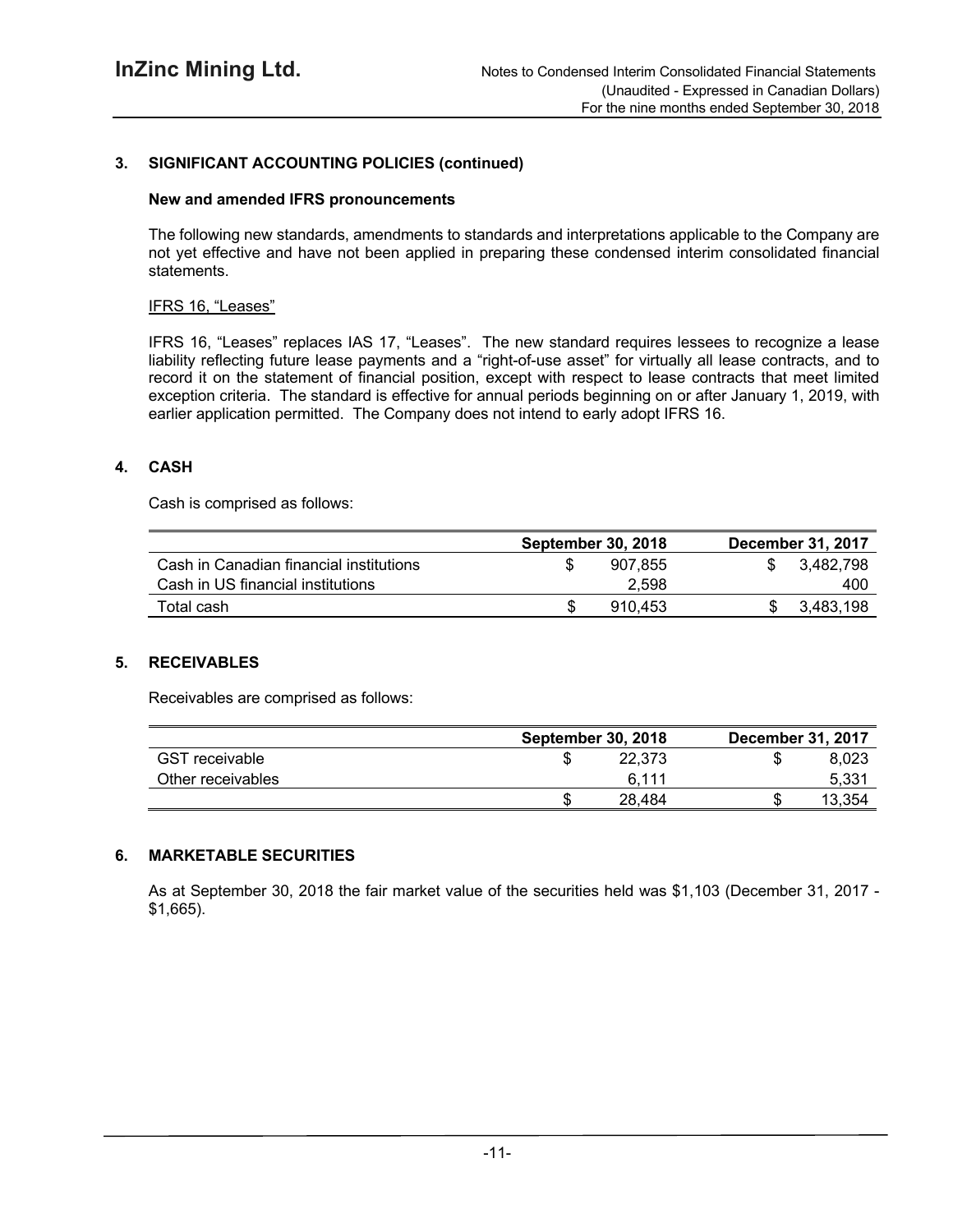## **7. EXPLORATION AND EVALUATION ASSETS**

Title to exploration and evaluation assets involves inherent risks due to difficulties of determining the validity of certain mineral claims and leases as well as the potential for problems arising from the frequently ambiguous conveyancing history characteristic of many exploration and evaluation assets. The Company has investigated the titles to its exploration and evaluation assets and, to the best of its knowledge, the titles are in good standing.

#### **West Desert Property**

The Company holds a 100% interest in various mining claims and a mineral lease referred to as the West Desert property ("West Desert"), located in Utah, USA. The property is subject to a 1.5% net smelter returns royalty ("NSR") and a future cash payment of \$1,000,000, upon the completion of a financing necessary to bring West Desert into production.

#### **PX Property**

The Company holds a 100% interest in various mining claims referred to as the PX property ("PX"), located in Utah, USA.

#### **Indy Property**

On October 18, 2016, the Company entered into an option agreement with Pac Shield Resources Inc. ("PSR"), a private British Columbia company, to acquire a 100% interest in and to certain mineral claims located in the central British Columbia referred to as the Indy Property ("Indy").

To acquire Indy, the Company must make cash payments totaling \$305,000, issue a total of 2,100,000 common shares, and complete work commitments of \$2,600,000, as follows:

|                              | <b>Acquisition</b><br>in cash | <b>Acquisition</b><br>in shares | Work<br>commitments |
|------------------------------|-------------------------------|---------------------------------|---------------------|
| March 24, 2017 (completed)   | -                             | 200,000                         | \$                  |
| April 4, 2017 (completed)    | 30,000                        |                                 |                     |
| January 29, 2018 (completed) | 25,000                        | 200,000                         | 75,000              |
| January 29, 2019             | 25,000                        | 300,000                         | 200,000             |
| January 29, 2020             | 25,000                        | 400,000                         | 325,000             |
| January 29, 2021             | 75,000                        | 500,000                         | 750,000             |
| January 29, 2022             | 125,000                       | 500,000                         | 1,250,000           |
|                              | 305,000                       | 2,100,000                       | \$2,600,000         |

In addition, a \$500,000 cash payment and the issuance of 500,000 shares of the Company will be made to PSR if the Company files a technical report establishing a 500,000,000 pound zinc resource on the property. A further \$500,000 cash payment will be made to PSR should the Company file a technical report establishing a 750,000,000 pound zinc resource on the property.

The property is subject to a 1.0% NSR held by PSR (the "PSR NSR") and a 1.5% NSR held by Kerry Curtis, non-executive Chairman of the Board and a director of the Company, and a director and the controlling shareholder of PSR. On exercise of the option and prior to completion of a feasibility study on the property, the Company has the right to purchase the PSR NSR for \$1,500,000.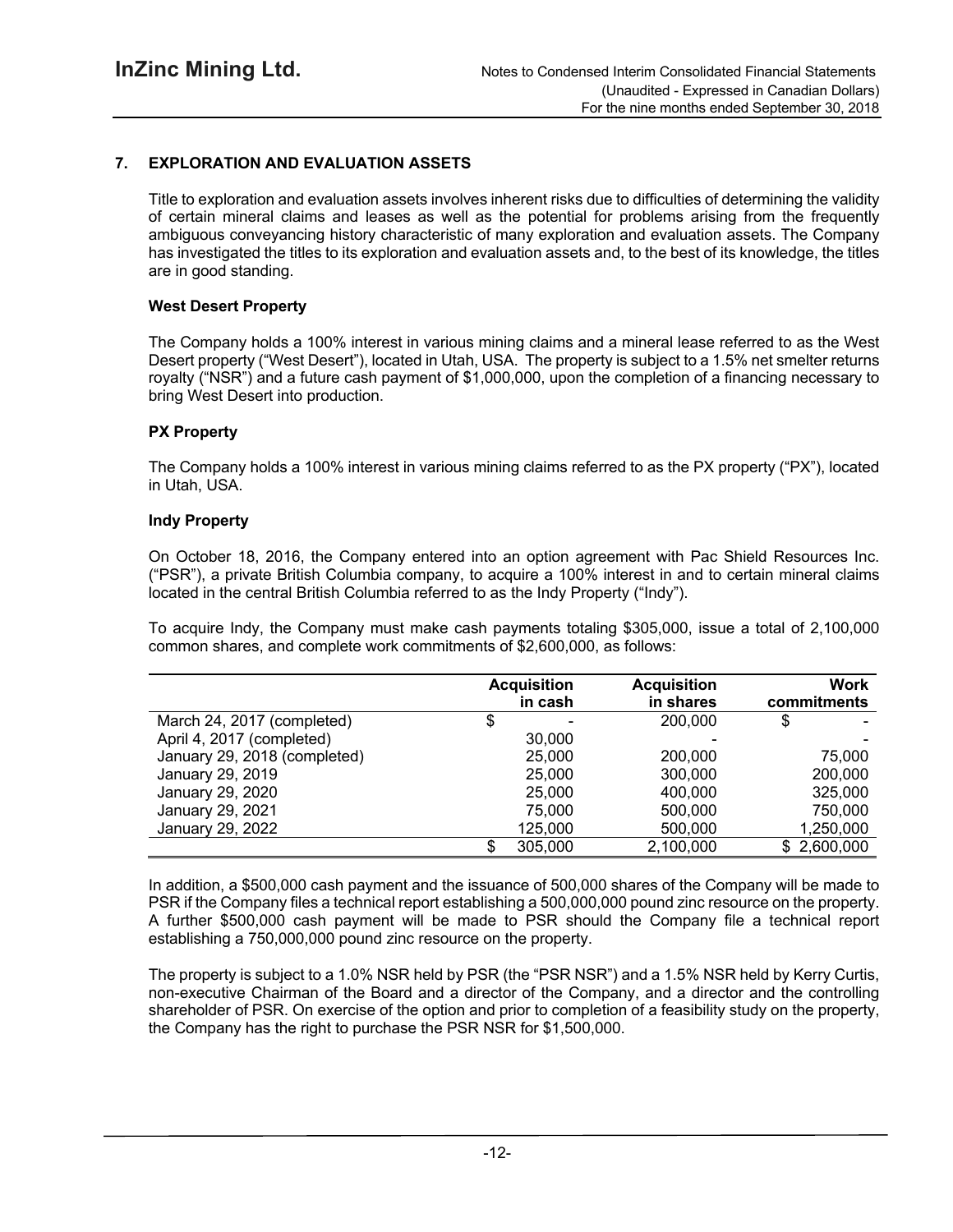## **7. EXPLORATION AND EVALUATION ASSETS (continued)**

The following table represents expenditures incurred on the exploration and evaluation assets during the six months ended June 30, 2018:

|                                     | West          |              |               |               |
|-------------------------------------|---------------|--------------|---------------|---------------|
|                                     | <b>Desert</b> | <b>PX</b>    | <b>Indy</b>   | <b>Total</b>  |
| <b>Acquisition costs</b>            |               |              |               |               |
| Balance, December 31, 2017          | 394,127<br>\$ | \$           | \$<br>79,280  | \$<br>473,407 |
| Additions during the period:        |               |              |               |               |
| Cash payments                       |               |              | 25,000        | 25,000        |
| Shares issued                       |               |              | 29,000        | 29,000        |
| Staking                             |               | 35,066       | 15,483        | 50,549        |
|                                     |               | 35,066       | 69,483        | 104,549       |
| Balance, September 30, 2018         | 394,127       | 35,066       | 148,763       | 577,956       |
|                                     |               |              |               |               |
| <b>Deferred exploration costs</b>   |               |              |               |               |
| Balance, December 31, 2017          | 5,330,585     |              | 76,017        | 5,406,602     |
| Additions during the period:        |               |              |               |               |
| Air support                         |               |              | 11,165        | 11,165        |
| Analytical                          | 48,207        |              | 5,717         | 53,924        |
| Claim maintenance                   | 48,295        | 28,936       |               | 77,231        |
| Communication                       | 1,565         |              | 2,494         | 4,059         |
| Community engagement                |               |              | 1,346         | 1,346         |
| <b>Drilling</b>                     | 1,076,726     |              | 325,365       | 1,402,091     |
| Engineering                         | 624           |              |               | 624           |
| Equipment and supplies              | 91,282        |              | 100,108       | 191,390       |
| Geophysics                          | 52,412        |              |               | 52,412        |
| Permitting                          | 295           |              | 3,319         | 3,614         |
| Personnel                           | 224,107       | 13,037       | 136,495       | 373,639       |
| Room and board                      | 57,405        |              | 25,620        | 83,025        |
| Travel                              | 10,686        | 2,443        | 5,325         | 18,454        |
|                                     | 1,611,604     | 44,416       | 616,954       | 2,272,974     |
| Balance, September 30, 2018         | 6,942,189     | 44,416       | 692,971       | 7,679,576     |
|                                     |               |              |               |               |
| B.C. mineral exploration tax credit |               |              | (22, 805)     | (22, 805)     |
|                                     |               |              |               |               |
| Total, September 30, 2018           | \$7,336,316   | \$<br>79,482 | \$<br>818,929 | \$8,234,727   |

#### **Reclamation deposits**

.

The Company has reclamation deposits of \$122,318 (December 31, 2017- \$119,048) to cover potential disturbances on West Desert and has reclamation deposits of \$40,000 (December 31, 2017- \$Nil) to cover potential disturbances on Indy.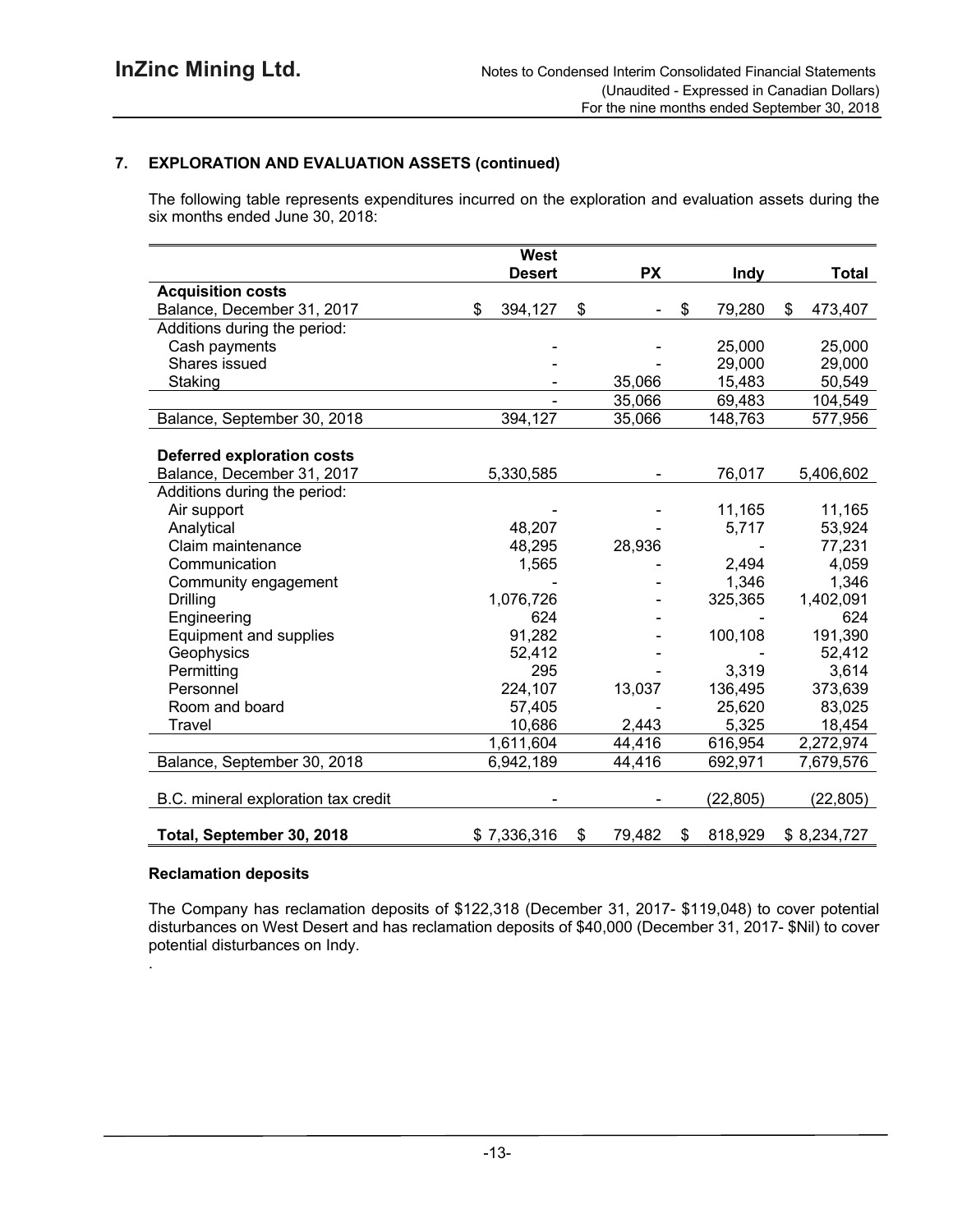## **8. ACCOUNTS PAYABLE AND ACCRUED LIABILITIES**

Accounts payable and accrued liabilities are as follows:

|                        | <b>September 30, 2018</b> | <b>December 31, 2017</b> |
|------------------------|---------------------------|--------------------------|
| Trade payables         | 207.298<br>Œ              | 131.762                  |
| Accrued liabilities    |                           | 20,000                   |
| Due to related parties | 2.625                     | 35,316                   |
| Total                  | 209.923<br>D              | 187.078                  |

#### **9. SHARE CAPITAL AND RESERVES**

#### **Common shares**

The Company has authorized share capital of unlimited common shares without par value.

During the nine months ended September 30, 2018, the Company issued:

i. 200,000 common shares, valued at \$29,000, pursuant to the Indy option agreement (Note 7).

During the nine months ended September 30, 2017, the Company issued:

- ii. 200,000 common shares, valued at \$48,000, pursuant to the Indy option agreement; and
- iii. 500,000 common shares, for proceeds of \$50,000, pursuant to the exercise of stock options.

#### **Stock options**

The Company grants stock options to employees and consultants as compensation for services, pursuant to its incentive Share Option Plan (the "Plan"). Options issued must have an exercise price greater than or equal to the "Discounted Market Price" of the Company's stock on the grant date. Options have a maximum expiry period of up to five years from the grant date and vest at such time as may be determined by the Board of Directors at the date of the grant. Options granted to consultants performing investor relations activities shall vest in stages over a 12-month period with a maximum of one-quarter of the options vesting in any three-month period. The number of options that may be issued under the Plan is limited to no more than 10% of the Company's issued and outstanding shares on the grant date.

During the nine months ended September 30, 2018, the Company granted 200,000 (2017 - 1,500,000) incentive stock options to directors, officers, and consultants, with various vesting provisions. During the nine months ended September 30, 2018, the Company expensed \$141,702 (2017 - \$182,036), which was recorded in share-based compensation.

The weighted average fair value of stock options granted during the nine months ended September 30, 2018 was \$0.153 (2017 - \$0.097) per option.

The fair value of stock options granted was estimated using the Black-Scholes option pricing model with weighted average assumptions as follows:

|                            | Nine months ended<br><b>September 30, 2018</b> | Nine months ended<br><b>September 30, 2017</b> |
|----------------------------|------------------------------------------------|------------------------------------------------|
| Risk free interest rate    | 1.96%                                          | 0.75%                                          |
| Expected life (years)      | 3.0                                            | -3.0                                           |
| <b>Expected volatility</b> | 117%                                           | 124%                                           |
| Dividend yield             |                                                |                                                |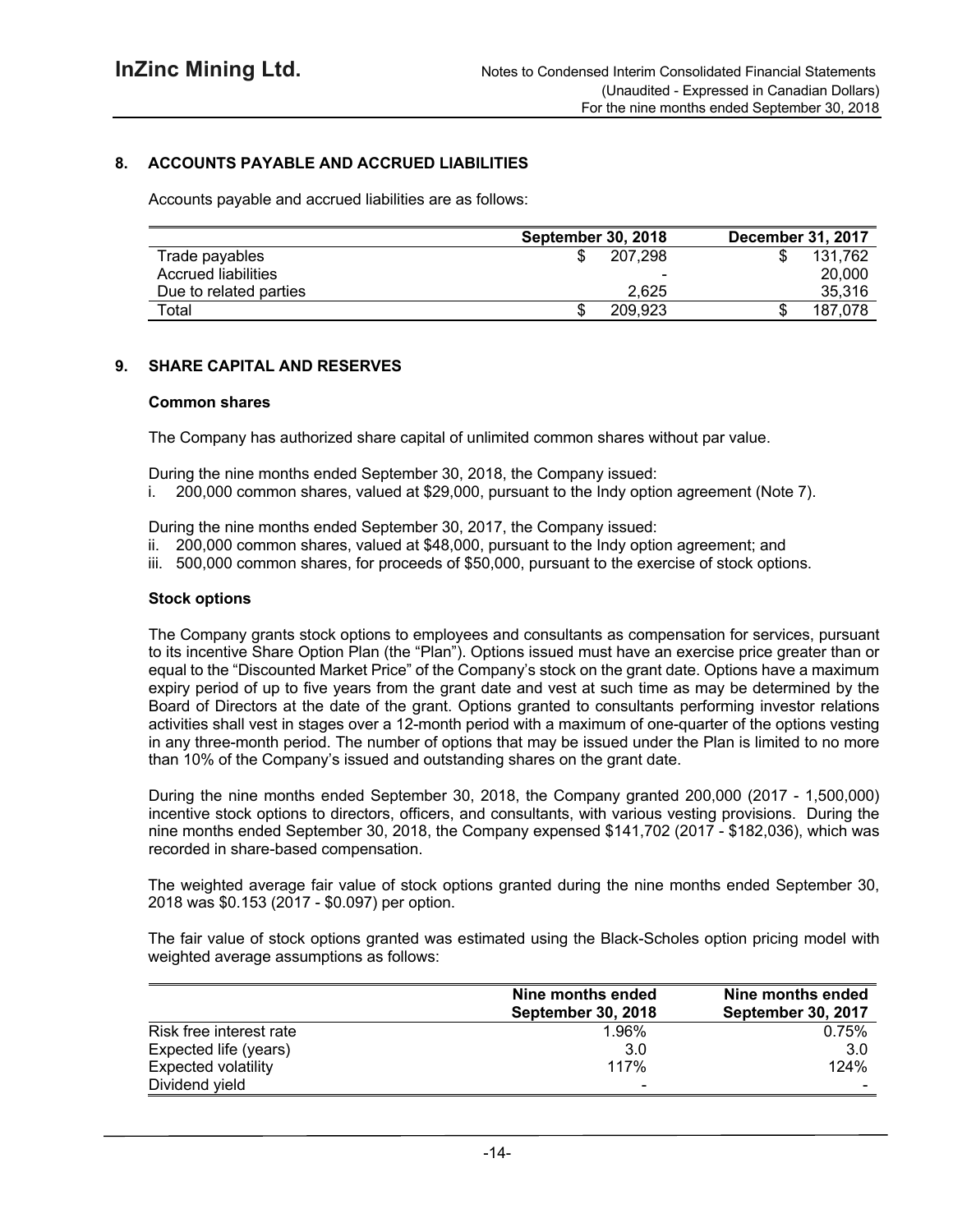## **9. SHARE CAPITAL AND RESERVES (continued)**

## **Stock options (continued)**

Option transactions are summarized as follows:

|                              | <b>Number of Options</b> | <b>Exercise Price (\$)</b> |
|------------------------------|--------------------------|----------------------------|
| Balance - December 31, 2016  | 5,350,000                | 0.096(1)                   |
| Granted during the year      | 3,780,000                | $0.129^{(1)}$              |
| Exercised during the year    | (850,000)                | 0.100                      |
| Expired during the year      | (1,350,000)              | 0.100                      |
| Balance - December 31, 2017  | 6,930,000                | $0.113^{(1)}$              |
| Granted during the period    | 200,000                  | $0.220^{(1)}$              |
| Balance - September 30, 2018 | 7,130,000                | $0.116^{(1)}$              |
| Exercisable                  | 5,890,000                | $0.112^{(1)}$              |

 $(1)$  weighted average

Options outstanding as at September 30, 2018 are as follows:

| <b>Number of Options</b> | <b>Exercise Price (\$)</b> | <b>Expiry Date</b> | <b>Contractual life</b><br>remaining (years) |
|--------------------------|----------------------------|--------------------|----------------------------------------------|
| 1,500,000                | 0.135                      | May 31, 2020       | 1.67                                         |
| 1,300,000                | 0.13                       | December 20, 2020  | 2.22                                         |
| 200,000                  | 0.22                       | January 30, 2021   | 2.34                                         |
| 2,650,000                | 0.09                       | May 31, 2021       | 2.67                                         |
| 500,000                  | 0.11                       | June 21, 2021      | 2.73                                         |
| 980,000                  | 0.12                       | October 11, 2022   | 4.03                                         |
| 7,130,000                |                            |                    | $2.56^{(1)}$                                 |

 $\overline{^{(1)}}$  weighted average

## **Warrants**

Warrant transactions are summarized as follows:

|                                 | <b>Number of Warrants</b> | <b>Exercise Price (\$)</b> |  |  |
|---------------------------------|---------------------------|----------------------------|--|--|
| Balance - December 31, 2016     | 4.513.700                 | $0.30^{(1)}$               |  |  |
| Issued during the year          | 19,315,600                | 0.15                       |  |  |
| Expired during the year         | (4,513,700)               | $0.30^{(1)}$               |  |  |
| Balance - December 31, 2017 and |                           |                            |  |  |
| September 30, 2018              | 19,315,600                | 0.15                       |  |  |
| (1)<br>.                        |                           |                            |  |  |

(1) weighted average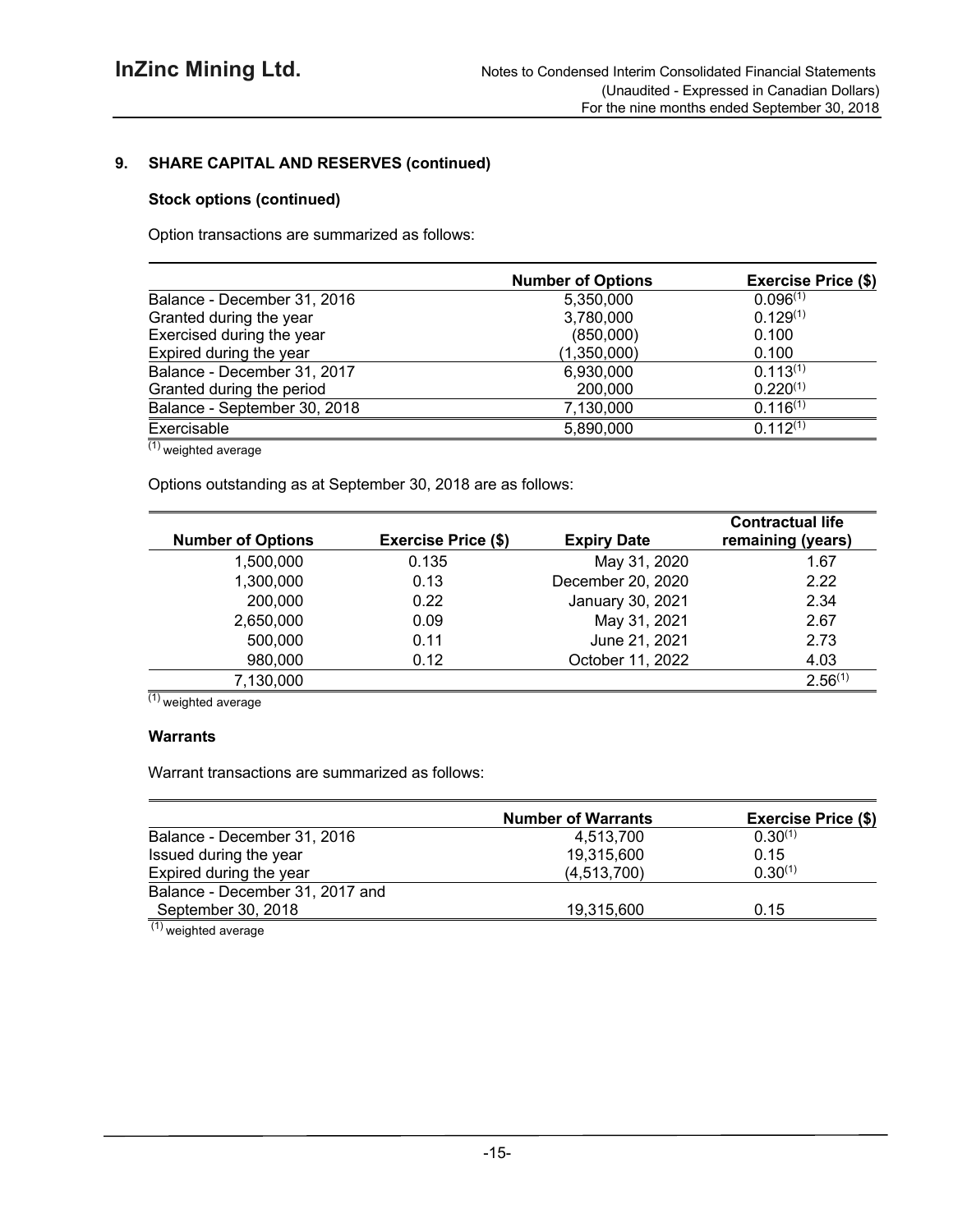## **9. SHARE CAPITAL AND RESERVES (continued)**

#### **Warrants (continued)**

Warrants outstanding as at September 30, 2018 are as follows:

| <b>Number of Warrants</b> | <b>Exercise Price (\$)</b> | <b>Expiry Date</b> | <b>Contractual life</b><br>remaining (years) |
|---------------------------|----------------------------|--------------------|----------------------------------------------|
| 17.177.100                | 0.15                       | December 14, 2019  | 1.21                                         |
| 2.138.500                 | 0.15                       | December 20, 2019  | 1.22                                         |
| 19,315,600                |                            |                    | 1.21(1)                                      |

 $(1)$  weighted average

## **10. RELATED PARTY TRANSACTIONS**

The Company entered into the following transactions with related parties during the nine months ended September 30, 2018:

#### **Summary of key management personnel compensation**

The Company defines key management personnel as its directors and officers.

|                                      | Nine months ended<br><b>September 30, 2018</b> |        | Nine months ended<br>September 30, 2017 |  |  |
|--------------------------------------|------------------------------------------------|--------|-----------------------------------------|--|--|
| Short-term benefits paid or accrued: |                                                |        |                                         |  |  |
| Office and miscellaneous             |                                                | 18,000 | 15,000                                  |  |  |
| Professional fees                    |                                                | 22,500 | 24,500                                  |  |  |
| Share-based compensation             |                                                | 54.955 | 147,453                                 |  |  |
|                                      |                                                | 95,455 | 186,953                                 |  |  |

Included in rent is \$1,694 (September 30, 2017 - \$6,750) paid or accrued to a company formerly related by the CFO.

Included in accounts payable and accrued liabilities are amounts owing to related parties of \$2,625 (December 31, 2017 - \$35,316).

## **11. SUPPLEMENTAL DISCLOSURE WITH RESPECT TO CASH FLOWS**

For the nine months ended September 30, 2018, the Company's significant non-cash transactions consisted of:

- i. shares issued for acquisition of exploration and evaluation assets of \$29,000;
- ii. change in fair market value of marketable securities of \$562; and
- iii. exploration and evaluation assets recorded in accounts payable and accrued liabilities of \$192,963.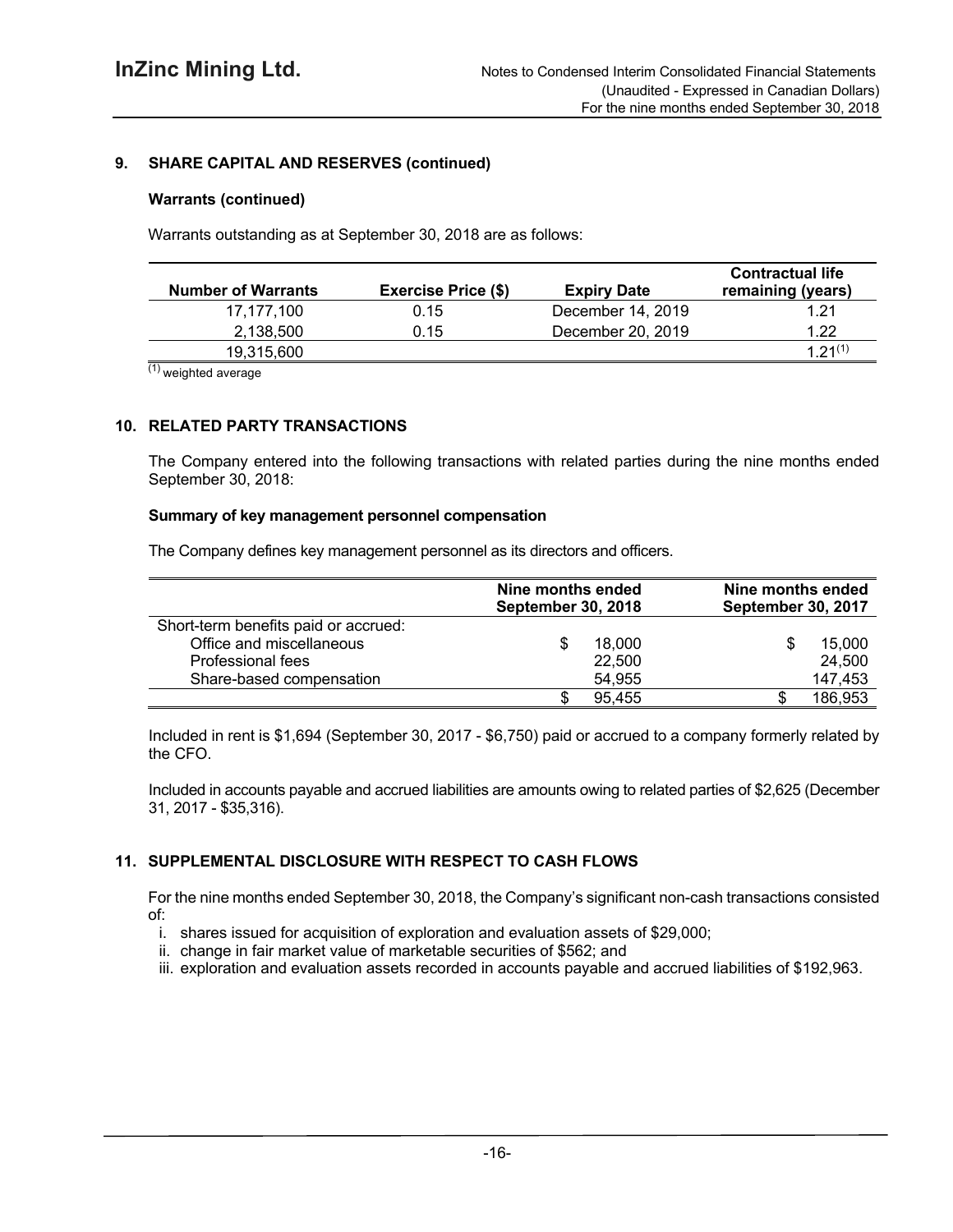## **11. SUPPLEMENTAL DISCLOSURE WITH RESPECT TO CASH FLOWS (continued)**

For the nine months ended September 30, 2017, the Company's significant non-cash transactions consisted of:

- i. shares issued for acquisition of exploration and evaluation assets of \$48,000;
- ii. change in fair market value of marketable securities of \$209;
- iii. allocation of reserves on exercise of options of \$40,000; and
- iv. exploration and evaluation assets recorded in accounts payable and accrued liabilities of \$1,500.

#### **12. SEGMENTED INFORMATION**

The Company operates in one industry segment being the acquisition and exploration of mineral exploration and evaluation assets. The total assets attributable to the geographical locations relate primarily to exploration and evaluation assets and are all located as follows:

|                                   | <b>United States</b> | Canada  | Total     |
|-----------------------------------|----------------------|---------|-----------|
| <b>September 30, 2018</b>         |                      |         |           |
| Exploration and evaluation assets | 7,415,798            | 818.929 | 8,234,727 |
|                                   |                      |         |           |
| <b>December 31, 2017</b>          |                      |         |           |
| Exploration and evaluation assets | 5.724.712            | 155.297 | 5,880,009 |

#### **13. FINANCIAL INSTRUMENTS AND RISK MANAGEMENT**

Financial instruments measured at fair value are classified into one of three levels in the fair value hierarchy according to the relative reliability of the inputs used to estimate the fair values. The three levels of the fair value hierarchy are:

- Level 1 Unadjusted quoted prices in active markets for identical assets or liabilities;
- Level 2 Inputs other than quoted prices that are observable for the asset or liability either directly or indirectly; and
- Level 3 Inputs that are not based on observable market data.

Cash and marketable securities are measured at fair value using level 1 inputs. The value of receivables, advances, reclamation deposit, and accounts payable and accrued liabilities approximates their carrying values.

The Company is exposed to a variety of financial risks by virtue of its activities including currency, credit, interest rate, liquidity and price risk.

#### *Credit risk*

The Company is exposed to industry credit risks arising from its cash holdings and receivables. The Company manages credit risk by placing cash with major Canadian financial institutions. The Company's significant receivables are due from the Federal Government of Canada. Management believes that credit risk related to these amounts is nominal.